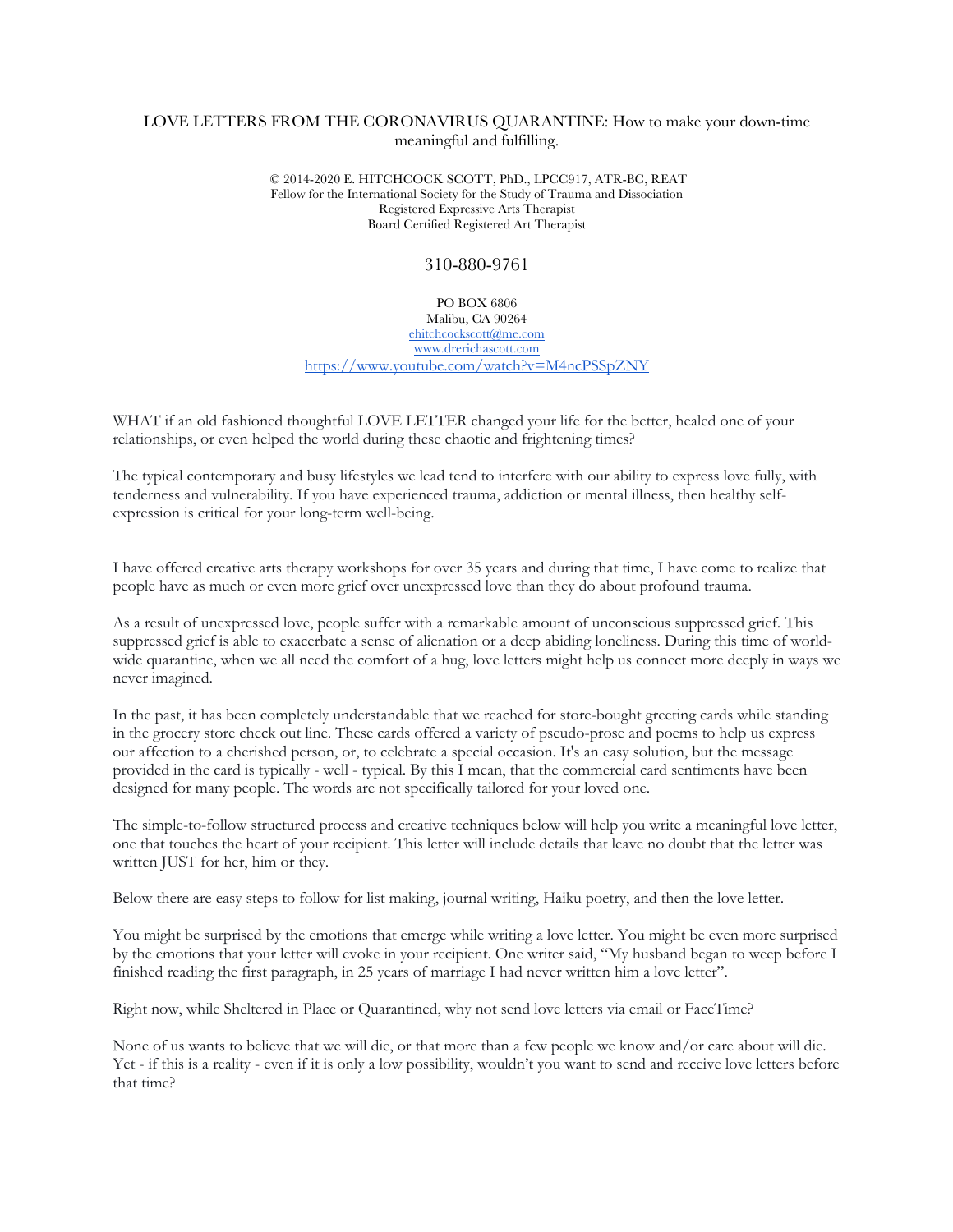Today, and for the next few weeks or months, we all have more down time than usual. We have family members, friends and colleagues sequestered with us or far away. Why not write them now? Isn't this better than watching TV, surfing the Internet, or worrying at home.

Does this interest you?

Would you want to read letters written by others?

Are you willing to share excerpts of the letters you have written?

Usually I suggest that people buy nice writing paper, but during the time of the Coronavirus, emails and FaceTime are best. If you do want to handwrite and mail a letter, then please ask your recipient to leave the letter untouched for at least 72 hours. If your recipient is elderly or at grave risk for a fatal response to the virus, then please read the letter via FaceTime and then send an email. For a personal touch, you may scan or photograph your handwritten letter and email that. A physical letter can wait until after this crisis is over.

*Authentic love is the root of inner peace and a greater capacity for joy. Authentic love, as opposed to egotistical or narcissistic cathexis, is not defensive, demanding, or entitled. Authentic love is able to be expressed freely, even though you may feel vulnerable. An authentic love letter can heal and deepen our connections even while we are practicing social distancing.*

E. Hitchcock Scott, PhD, LPCC917

This series of exercises help participants write a love letter, whether it is to the self or another. These letters are very intentional, specific and personal. Even if you think you cannot write, the result will be much more than a store-bought card.

QUOTES FROM PREVIOUS WORKSHOP PARTICIPANTS: "I never knew I could write like this", "I have told my wife how much I loved her over and over, but this letter reached deep and touched her heart", "My son said, 'Dad I didn't know you were that deep'", "My best friend was dying, she knew I was not religious but she asked me to pray for her, I didn't know what to say and I wanted to honor her request, I opened my mouth and God's words came out", "I was only seven and I felt lonely in the desert, I missed my mother, the sun was rising over the pyramids, but I wasn't alone, I felt the beauty of the land","The LOVE LETTER WORKSHOP changed my life! I wrote this 3 1/2 years ago in Malibu with you Ericha..... I was in the darkest place I have ever been. Mourning a loss. You gave me the courage to have a voice (to express my love). Thank you…..!"

OUTLINE: There will be step by step directions for each section of the writing exercise. The first step will be to select your letter recipient (generally this is the first person who comes to mind). Your final letter may include all or only a few of these steps, 1) select your recipient. 2) scribble drawing, 3) list making, 4) select a shared event that is vivid for you, 5) a modified version of Freud's process of free association via journal writing techniques, 6) followed by writing a Haiku poem, 7) and then the love letter.

These directives sound much more difficult than they are in real life. You do not have to write well for this to work.

LETTER WRITING GOAL: To deepen your connection to yourself and those you love via contemplative writing.

Your love does not have to be uncomplicated for this to work - but - no criticisms are allowed.

NOTE: These exercises (and the goals and directives) are deceptively simple and yet profound. YET, it is very important that you do not skip even one step.

I designed this process for people who think they cannot write.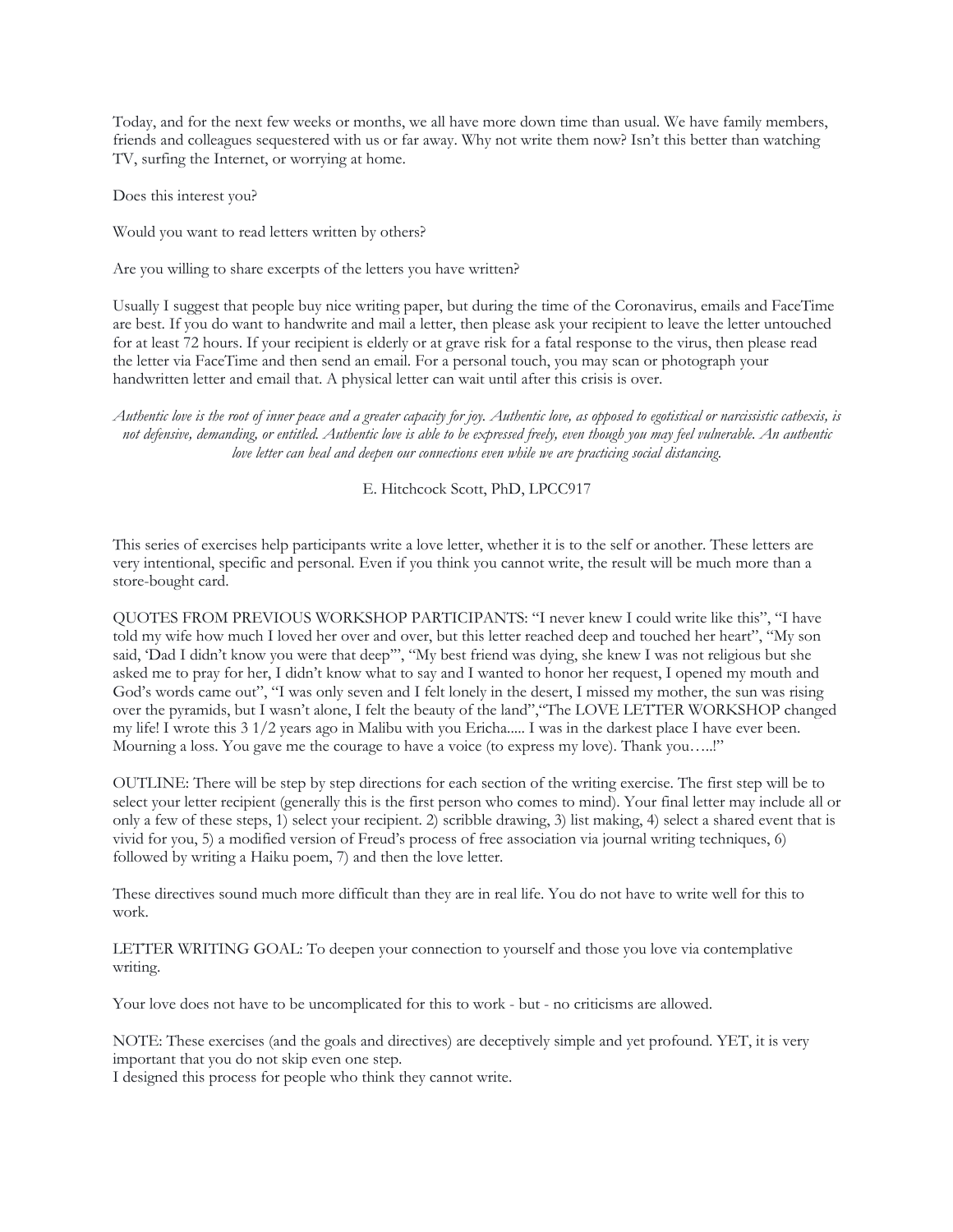Again, this step by step process might seem a bit complicated but if you take it one step at a time, please do not skip a step, you might be very surprised at the beauty of your letter.

1) SELECT A RECIPIENT - I invite you to select a person to be a love letter recipient. If you have doubts please ask a mentor, teacher or friend if a love letter would be appropriate. For example, it might NOT be appropriate to write a love letter to a colleague at your place of employment, or to your spouse during divorce proceedings.

While these letters are able to help bring people closer together, it is best not to select someone when there is a current and ongoing deep relational conflict. For example if someone is very angry with you, they may not receive the letter well. They might perceive a love letter as a form of manipulation.

ALTHOUGH - I have asked you to carefully select a recipient - if you are stuck - sometimes the best recipient is the first person who came to mind.

You may decide to write a love letter to yourself - as you are today - or to yourself at a younger age. You may write one to your children, life partner, parents, or other family members - even those who have already passed away.

I hope you will write more than one love letter. While quarantined, how about making it a daily, weekly or monthly practice?

Once you have selected your letter recipient, please find a quiet and safe place to scribble and write.

2) SCRIBBLE ART: I invite you to practice a scribble drawing (which is exactly what it sounds like), you may use any form of crayons, ink pens, pencils or paint. If you have no paints, consider making a magazine collage, a sculpture with found objects, or a blind contour self-portrait (please see my web page for the directions for selfportraits). All you have to do is think about the person and your love for them while you scribble, draw or sculpt. There is no need to make anything look like anything, abstracts are great. The playfulness of a scribble drawing is able to help you relax. You may include the drawing or not, as the cover for your letter or handmade card.

3) LIST OF POSITIVE TRAITS - I invite you to write a list of positive traits for your letter recipient. These positive traits may be about their talents, emotional presence, spirituality, intellect, creativity, competence, skills, ability to have fun, humor, physical appearance, and/or kind ways of being. You may think of another category to add to this list. Please do not be shy - write as many as possible and write them down as fast as possible. It is very important to be very specific. Rather than writing down, "Your eyes", please add descriptive details such as, "Your sky blue eyes that sparkle when you are happy". These details make your letter very intimate and personal. Some traits might be obvious and others more subtle. It does not matter, these are your perceptions.

4) SELECT A SHARED EVENT - I invite you to select an actual shared event that best represents the love you have felt and want to express. Select a past shared experience that is vivid with imagery, and/or sound, and/or sensory memories. Again, it is likely that this is the first event that comes to your mind. What is important is that the event is meaningful, vivid and detailed.

This will be a time when you felt affection or love for this person and maybe also, a time when you felt loved back by this same person. After 25 years of marriage one person selected a seemingly small moment on a park bench and she described the soft breezes that she felt as they talked about their future together. This brief moment brought the letter recipient to tears as she read the letter to him. The details of her memories made the letter and her love feel more real.

5) FREE ASSOCIATION JOURNAL WRITING - I invite you to write this event down in with all of the tiny details you can remember seeing, hearing, smelling, tasting or touching. Please write as quickly as possible. This is a modified version of Freud's free association process of remembering. It is also referred to as stream of consciousness journal writing.

Do not worry about spelling, punctuation or handwriting quality. Writing quickly on unlined paper will help you bypass your frontal lobe filters. It will help quiet the critical voice. Again, please describe what was said or heard,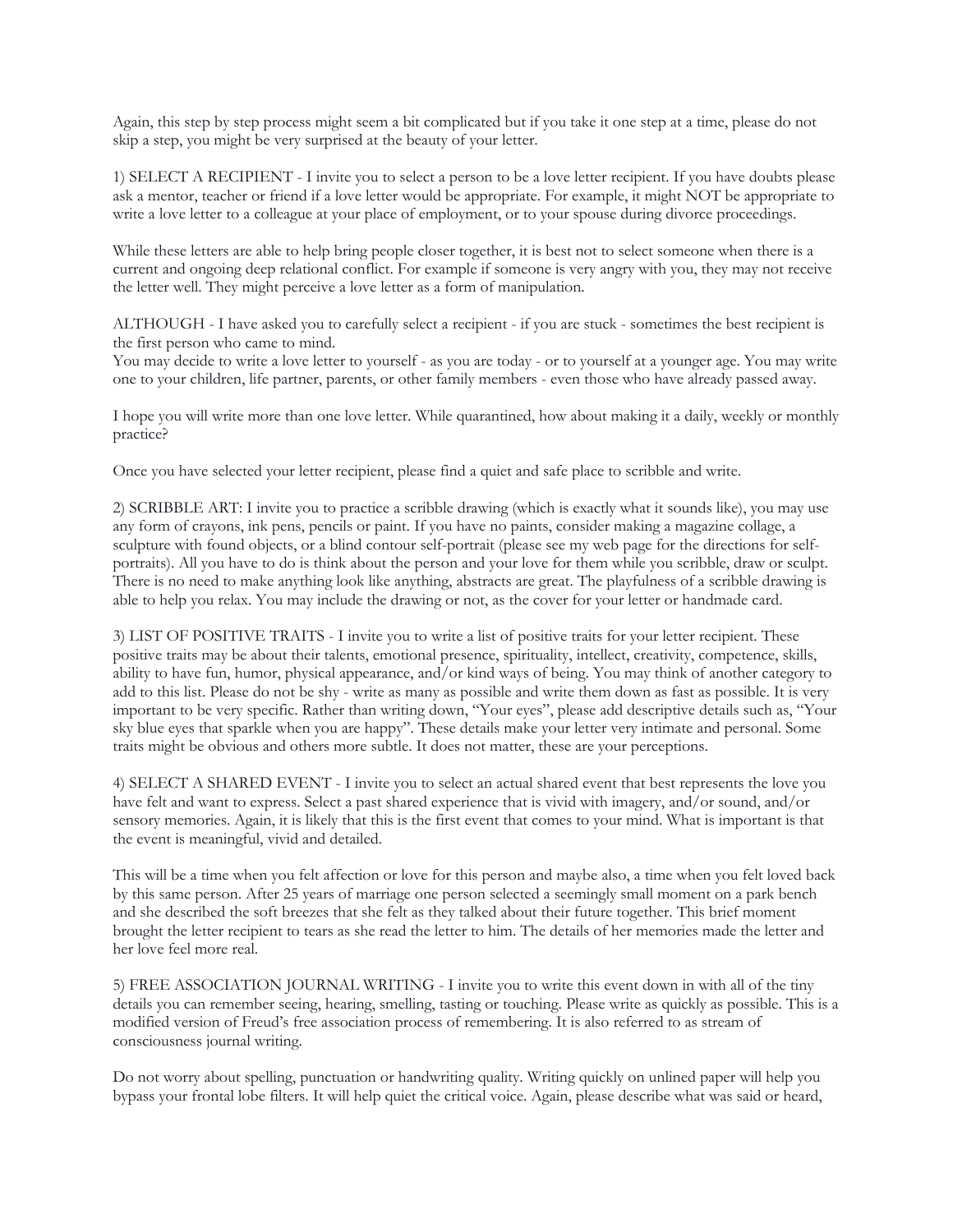what was seen, what was thought, felt or sensed about the event. In other words try to write down any and all of the tiny details and the five senses.

Please WRITE: about the emotional, intellectual, physical, energetic and/or spiritual dimensions. To deepen your experience you may write all of this in the present tense, then adjust later for the actual love letter.

6) HAIKU POEM - I invite you to write a Haiku poem about that event you just described. Haiku poetry is not about rhyming - but instead - cadence - and so the words and syllables are counted. Haiku poetry is about an actual event and there is always a reference to nature. The nature referenced might have been true to your experience and therefore literal or it might be a symbol - such as spring time as a symbol of new love. BUT be specific - instead of the word "springtime" - write - for example, "new buds on the pear tree".

Haiku Poems are three short lines. The first line is only five syllables, the second line is seven syllables, and the third line is only five syllables again.

THE FIFRST HAIKU POET - BASHO:

1662-1672 1662-1672 The old lady cherry The first snow Is blossoming, a remembrance Daffodil leaves bend Of years ago. Under the weight.

7) LOVE LETTER - I invite you to write the love letter. The love letter is much easier to write now because the scribble drawing, list making, journal and poetry writing are your building blocks. You may use each building block inside of your letter or pick and select various portions - such as - the whole Haiku poem or just various lines or sentiments from the poem.

8) INTRODUCTORY LINES: Many people start with introductory lines such as, 1) I have wanted to write you a love letter for a long time now but I did not know how,

2) DEAR \_\_\_\_\_\_ - you are beloved to me and since our lives are so busy, I wanted to take the time and tell you how much I love you in writing.

If you are stuck - keep writing even if it does not sound good yet…. A crude love letter is often much better than NO love letter.

Please read your letter to one objective friend or mentor before reading it on FaceTime to your recipient. Seriously consider their advice. Once a letter sounded as if it was too much about the author and less about the recipient - all that letter needed was a bit of editing regarding pronouns.

To date, I have never heard of a person having a negative response to these love letters. In fact, usually it is the opposite, one man kept his letter in his glove box to read while stopped at a traffic light.

Please do not expect anything in return from your letter because that is a set up for disappointment. There are times when people do not know how to respond to this type of expression, and they feel overwhelmed or frozen. If there is a negative response it might be more about hidden rules in their dysfunctional family or origin.

Please allow a person time to process and make sense of the love letter. If your recipient has a history of childhood trauma, they may struggle for a while before accepting the letter as authentic. This is their process. Please let them have it.

Due to the Coronavirus, I recommend reading the letter to your recipient face to face on the Internet. It is best to read the letter out loud in person before emailing it. Reading the letter deepens the experience of love and connection. It is meaningful for people to be able to watch your facial expressions, observe your body language,